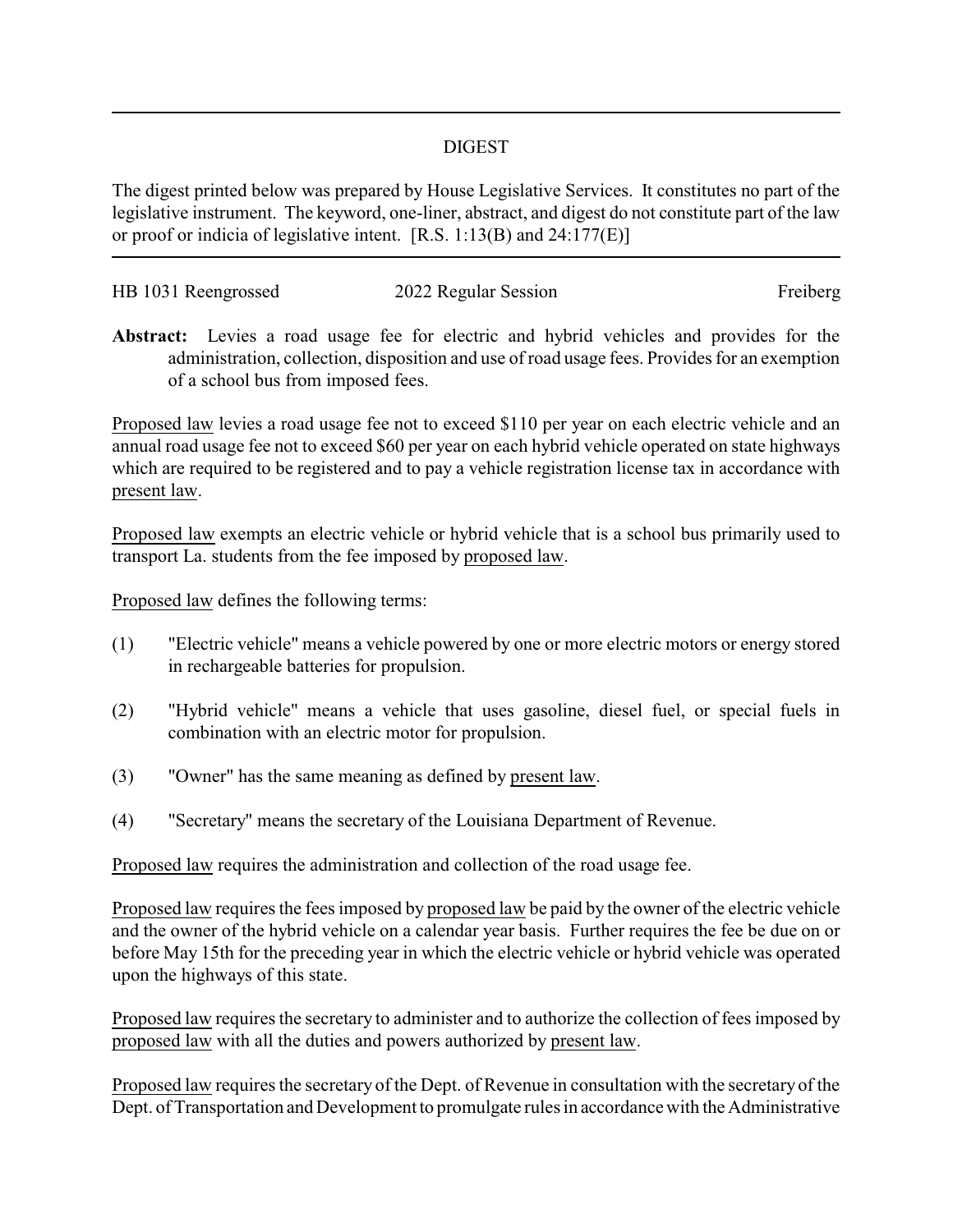Procedure Act relative to the following:

- (1) To develop a prorated fee schedule applicable to electric vehicles and hybrid vehicles that are operated upon the highways of this state for less than one year. Provides that the fee schedule may consider mileage, weight, days operated, and other relevant factors to reasonably determine a fee that is commensurate and in proportion with actual road usage in this state.
- (2) To prescribe and publish returns, forms, schedules, and methods upon which the fee levied pursuant to proposed law may be reported and remitted to the secretary, including through the use of existing returns, forms, and schedules.
- (3) To provide for collection and administrative procedures that the secretary determines necessary to administer proposed law.

Proposed law requires proceeds of the fees imposed by proposed law be deposited as follows:

- (1) 70% of the proceeds be deposited into the Construction Subfund of the Transportation Trust Fund for use by the Department of Transportation and Development (DOTD) on road and bridge preservation projects included in the Highway Priority Program in accordance with the DOTD's definitions of such projects.
- (2) 30% of the proceeds be deposited into the Parish Transportation Fund and distributed to local governments in accordance with the formula set forth in present law. Further provides the amounts distributed may be used by local governments for any purpose that is a permitted use of funds received from the Parish Transportation Fund.

Effective January 1, 2023.

(Adds R.S. 32:461)

## Summary of Amendments Adopted by House

The Committee Amendments Proposed by House Committee on Transportation, Highways and Public Works to the original bill:

- 1. Make a technical change.
- 2. Change the road usage fee from \$400 to \$110 per year on each electric vehicle.
- 3. Change the road usage fee from \$275 to \$60 per year on each hybrid vehicle.
- 4. Remove a provision that required the commissioner of the office of motor vehicles to collect a tax every two years at the same time and in the same manner as the registration license tax.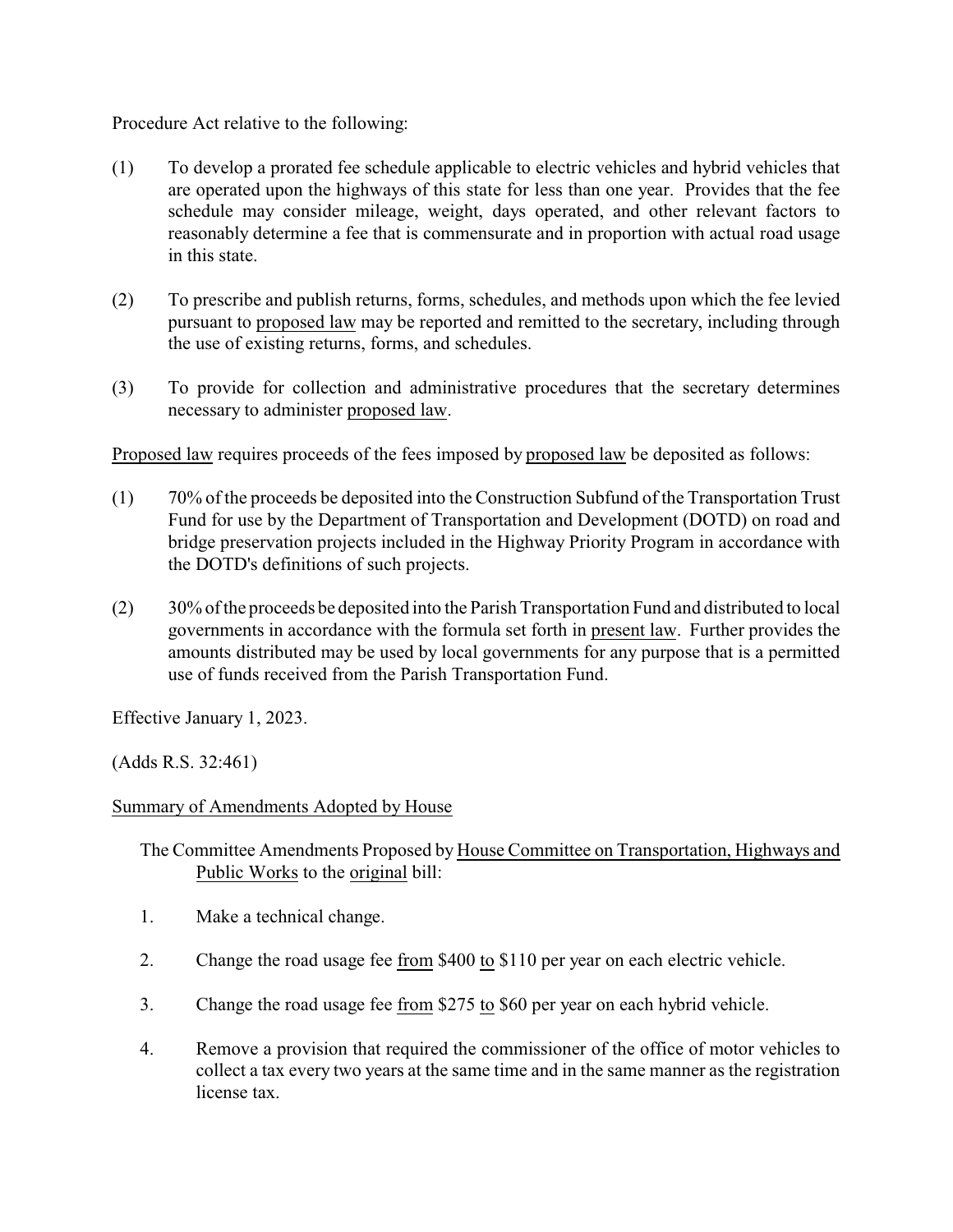- 5. Remove a provision that required the Department of Transportation and Development (DOTD) used 100% of the electric and hybrid vehicle road usage fee on highway and bridge preservation projects included in the Highway Priority program.
- 6. Add a provision that requires the Dept. of Revenue to require each person filing an individual income tax return to report and certify on such return the number of electric vehicles and the number of hybrid vehicles registered in this state and owned by the filer. Further require the collection of fees imposed at the same time and in the same manner as it collects taxes owed in connection with the individual income tax return filed by the owner of an electric or hybrid vehicle.
- 7. Modify a provision relative to the disposition and use fees. Further specifies fees are to be allocated as follows:
	- (a) Seventy percent of the proceeds be deposited into the Construction Subfund of the Transportation Trust Fund for use by the DOTD on road and bridge preservation projects included in the Highway Priority Program in accordance with the DOTD's definitions of such projects.
	- (b) Thirty percent of the proceeds be deposited into the Parish Transportation Fund and distributed to local governments in accordance with the formula. Further provides the amounts distributed may be used by local governments for any purpose that is a permitted use of funds received from the Parish Transportation Fund.

## The House Floor Amendments to the engrossed bill:

- 1. Make technical changes.
- 2. Specify that the road usage fee for an electric vehicle is up to \$110 per year. Further specify that the road usage fee for a hybrid vehicle is up to \$60 per year.
- 3. Exempt an electric vehicle or hybrid vehicle that is a school bus primarily used to transport Louisiana students from the imposed fees.
- 4. Remove the provision that required the Dept. of Revenue to require each person filing an individual income tax return to report and certify on such return the number of electric vehicles and the number of hybrid vehicles registered in this state and owned by the filer. Further required the collection of fees imposed at the same time and in the same manner as it collects taxes owed in connection with the individual income tax return filed by the owner of an electric or hybrid vehicle.
- 5. Define the terms "owner" and "secretary".
- 6. Add a provision that requires the administration and collection of the road usage fee.